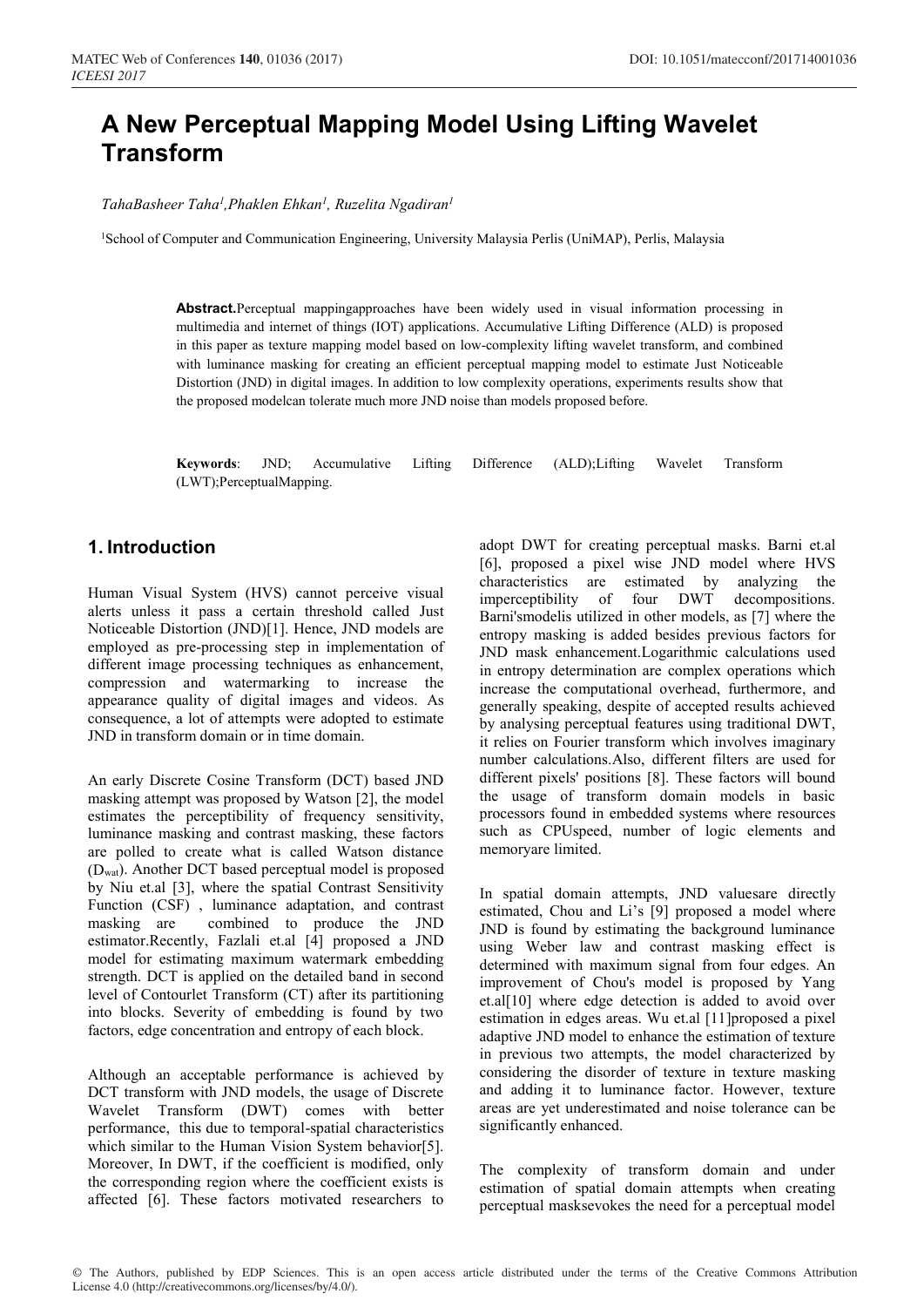that combine features of both, simplicity and reliable estimation. In this paper an efficient and high accuracy perceptual mapping model is presented by taking advantage of Lifting Wavelet Transform (LWT) presented by Sweldens [8].LWT is characterized by simplicity, on location processing, and filter similarity. As a consequence, proposed model will ease the usage of texture masking in embedded systems and limited processors applications.

In next section an introduction of the LWT is presented, proposedmethodology explained in section 3, followed by experimental results and comparisons with existing works in section 4. Conclusion written in section 5

## **2. Lifting Wavelet Transform**

Lifting wavelet transform (LWT) is introduced by Sweldens[8] to efficiently construct wavelet coefficient without relying on Fourier transform. It provides low computational process in compare with filter banks used in regular Discrete Wavelet Transform (DWT). Also, LWT has integer to integer computation which makes it suitable to be mapped to hardware design where the floating points are not often recommended. LWT is applied by three major steps [8][12]:

#### **Split**

Split step also called the lazy wavelet, where the signal is being separated into smaller subsets. Generally, coefficients are divided into odd and even samples.

#### **Predict**

Even samples are used to predict the odd ones, pixel at odd position are predicted by its two neighbors at even positions, then the difference between the predicted value and real odd value is stored in the location of odd samples. Signal after prediction step is the details band. Predict step can be written as (1)

$$
Y2n+1=Xo-PREDICT(Xe) \qquad ...(1)
$$

### **Update**

.

When the average of each two pixels in a signal is calculated, the overall structure of decomposed signal is obtained with half energy [13]. However, due to the nonlinearity changing in image pixels, even samples interposed the odd ones cannot be taken directly as they need to be "Updated" with the differences computed in predict steps (2) . Produced signal is the approximation band.

$$
Y2n = Xe + UPDATE (Y2n+1) \dots (2)
$$

Inverse of lifting scheme is performed by reversing the order and exchanging the sign of predict and update steps [12]. Figures 1, 2 show LWT decomposition and reconstruction operations respectively.



**Fig.1.** Decomposition of lifting wavelet transform



**Fig.2.** Reconstruction of lifting wavelet transform

The core idea beyond lifting scheme's signal analysis is to divide the original signal into approximation and details bands. Higher Coefficients values in details band refer to higher nonlinear changes in pixels' values, this changes is the region where texture areas found. Proposed method exploits this property to create ALD texture masking model.

## **3. Proposed Method**

To simulate human visual system, Luminance and Texture are employed and combined for creating the proposed perceptual masking model.

#### **3.1 Luminance Masking:**

A modified version of luminance equation listed in [14] is considered in this scheme, it states that, according to Chou's law[9], if the gray level of a certain pixel refers to very dark areas and very bright areas, as zero or 255, then the masking value can be 20. For example, pixel can be changed from zero to 20 and the differencewill not be observed by the human eye. And when the gray level is in middle intensity (127)it can tolerate up to three values. For better appearance, tolerance for both very bright areas (255) and very dark areas (0) are set as five. Equation of luminance sensitivity is given as follows:

$$
LMask(I,J) = \begin{cases} \text{floor}((\text{Im1}(I,J)-128)/32) + 1) & \text{if } S1(I,J) > 127 \\ \text{floor}((128-(\text{Im1}(I,J))/32+1)) & \text{Otherwise} \\ \dots(3) & \dots(3) \end{cases}
$$

WhereLMaskis luminance mask, Im(I,J) is the luminance of pixel at (I,J).

#### **3.2 Texture Masking:**

As defined in [15], according to statistical approach, "texture is a quantitative measure of the arrangement of intensities in a region". So, frequent change in image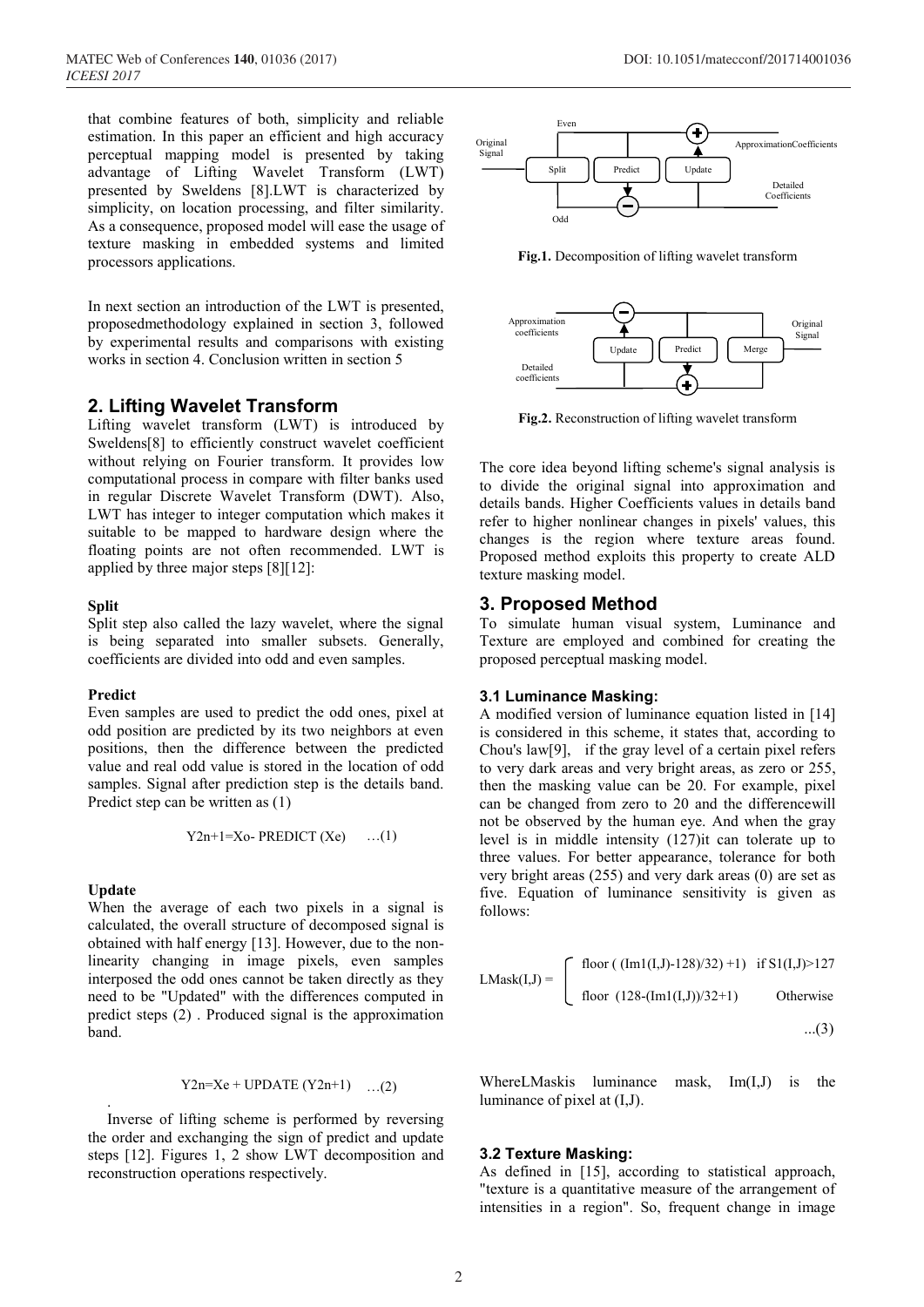intensities produce more textiles area. In fact, the measurement of that disparity is already given by the detailed band equation of lifting scheme (Equation 1), presented by the difference between the actual value and expected value of pixel's intensity.This feature will be exploited to design the proposed texture scheme by dividing the LWT detailed subband (D2) into 5\*5 blocks then subtracting neighboured pixels in each row of the block from each other, summarize the absolute of the differences of that subtraction and accumulate the results into single value. The result isAccumulative Lifting Differences (ALD) which is the proposed texture mappingmodel.(Figure 3).



**Fig.3.**ALD block calculation

Details band (D2) shown in figure 3, has been elected because its coefficients have the difference between approximate value and real value which refer totexture variation. ALD equation is given in (4).

I+2J+2 ALD (I,J)=∑∑**<sup>|</sup>**D2(J,J-1)-D2(I,J)**|** ...(4) I-2J-2

Where I,J are centre pixels of each 5\*5 block. Final mask (T) is the combination of ALD and LMask(5)

$$
T(I, J) = L(I, J) + ALD(I, J)
$$
 ...(5)

After LWT decomposition, each block in spatial domain will have the same T value for the centre coefficient in S1 band.

## **4. Results and Discussion:**

To evaluate the performance of proposed model, an image with texture and smooth areas is chosen where a set of distributed pixels have been elected for testing.Each pixel indicated by arrow and number in figure 4. Luminance mask values and texture intensity calculated using proposed ALD model is shown in table 1.

For luminance masking, tolerance (mapping value) is increased as the pixel value is close to dark and bright areas. For texture model, ALD values on smoothsky areasare 31, 25, while in mountain surface where high texture intensity can be observed, higher ALD values are obtained, as 495,244. Figure 5 shows the normalized texture mask for Mountain image, where the brighter areas refer to more tolerance to modification.



**Fig.4.**Original Mountain image

Table 1: Luminance toleration and ALD values for different Blocks

| Block | <b>Location of</b><br>centre pixel<br>(Y, X) | Luminance<br>value | <b>Tolerance of</b><br>luminance<br>value | <b>ALD</b><br>Value |
|-------|----------------------------------------------|--------------------|-------------------------------------------|---------------------|
|       | 46,46                                        | 139                | 5                                         | 31                  |
| 2     | 46,256                                       | 168                | 9                                         | 495                 |
| 3     | 46,466                                       | 147                | 6                                         | 25                  |
| 4     | 256,46                                       | 88                 | 9                                         | 123                 |
| 5     | 256,256                                      | 140                | 5                                         | 244                 |
| 6     | 256,466                                      | 72                 | 11                                        | 239                 |
| 7     | 466,46                                       | 102                |                                           | 391                 |
| 8     | 466,256                                      | 65                 | 11                                        | 204                 |
| 9     | 466,466                                      | 109                | 11                                        | 109                 |



**Fig.5.**ALD Texture Mask for Mountain image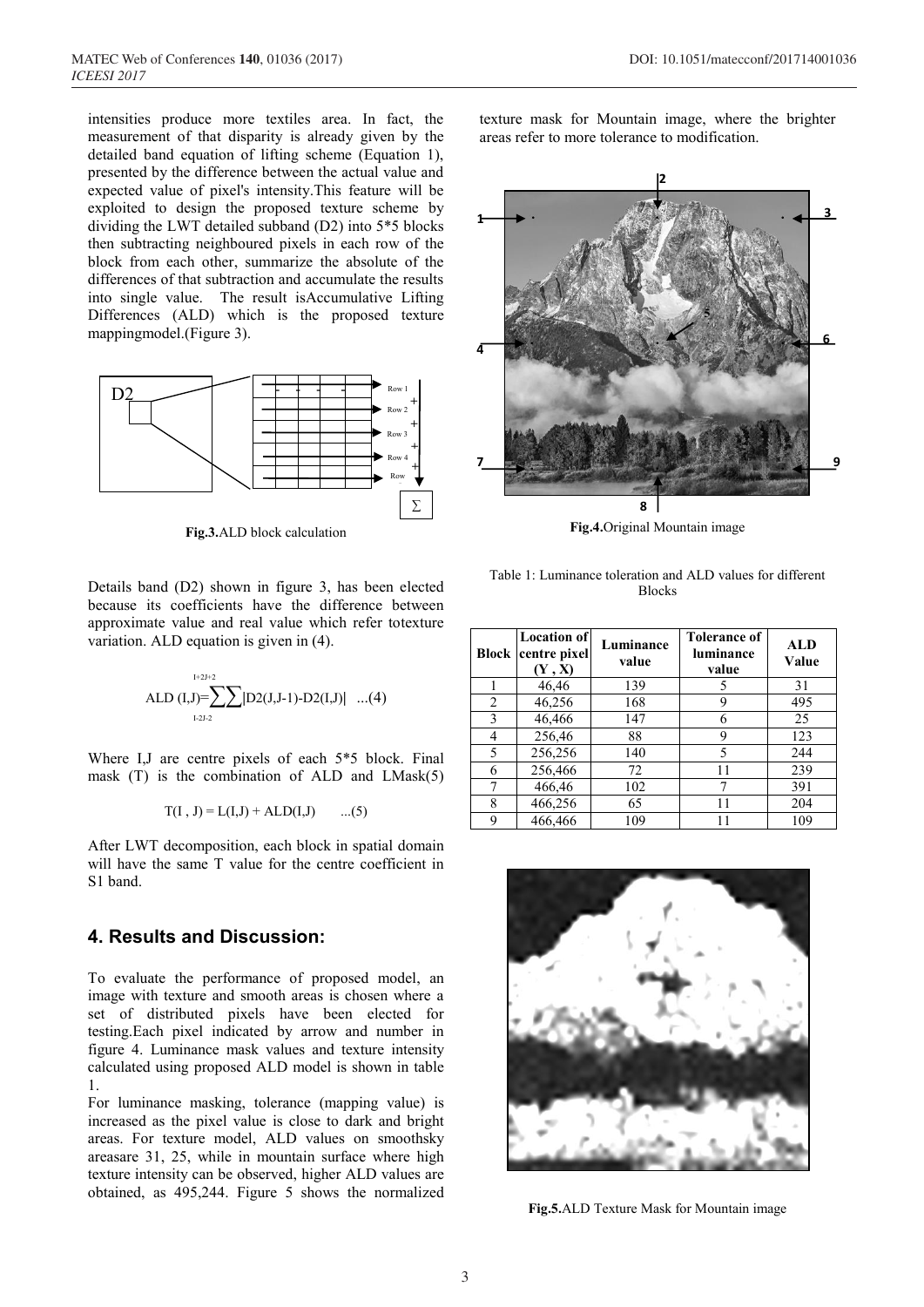For objective evaluation, Mean Structure Similarity Index (SSIM)[16],a metric that used to predict observed quality of images, is utilized in this paper.Comparisons and evaluation can be established by fixing SSIM value and measure the amount of noise can be injected. Mean Square Error (MSE), is the metric that used for evaluation purpose, where (by fixing SSIM)higher MSE value refers to more tolerance to noise. JND noise guided equation is:

fnoise (x,y) = f(x,y)+ srT(x,y) …(6)

Where s is the random noise as  $+1$  or  $-1$  values, and r is severity of noise.Table 2 shows MSE obtained by applying proposed maskon different standard images with constant SSIM value.

| Image<br>$(512*512)$ | <b>SSIM</b> | <b>MSE</b> |
|----------------------|-------------|------------|
| Airplane             | 0.973       | 36.42      |
| Babon                | 0.973       | 99.39      |
| <b>Boat</b>          | 0.973       | 28.11      |
| Cameraman            | 0.973       | 102.47     |
| Lena                 | 0.973       | 26.78      |

Table 2 : MSE for different images with fixed SSIM value

Proposed model is compared with three other JND estimation models, Chou's andLi[9], Yang et.al [10] and Wu et.al [11] models.Baboon image (512\*512) is chosen for the comparison between models. Figure 6 shows the noise contaminated images and JND masks for the proposed and compared models. For Chou's and Li's model (a) (b), MSE is 33.35, in Yang et.al (c) (d) MSE is 38.09, while in Wu et.al model (e) (f) MSE is 54.59. In proposed model (g) (h), MSE is 99.39 for the same SSIM value (0.9738). Results shows that the proposed model has better estimation for texture areas and tolerate more noise than other models.

## **5. Conclusion**

Accumulative Lifting Differences (ALD), a new texture mapping model based on low complexity lifting wavelet transform (LWT) is proposed in this paper. ALD is combined with luminance masking to create a novel perceptual model that helps to create JND mask for digital images. Proposed model combines the simplicity of time domain models and the performance of transform domain models. Experimental results shows that the proposed model has efficient estimations of texture regions andoutperforms compared models in amount of noise can be injected without affecting perceptual appearance.

**COMMUNICATION**  $g \qquad \qquad$  h

**Fig.6.**Baboon Image with injected noise (Left), andnoise mask (Right) for different models.